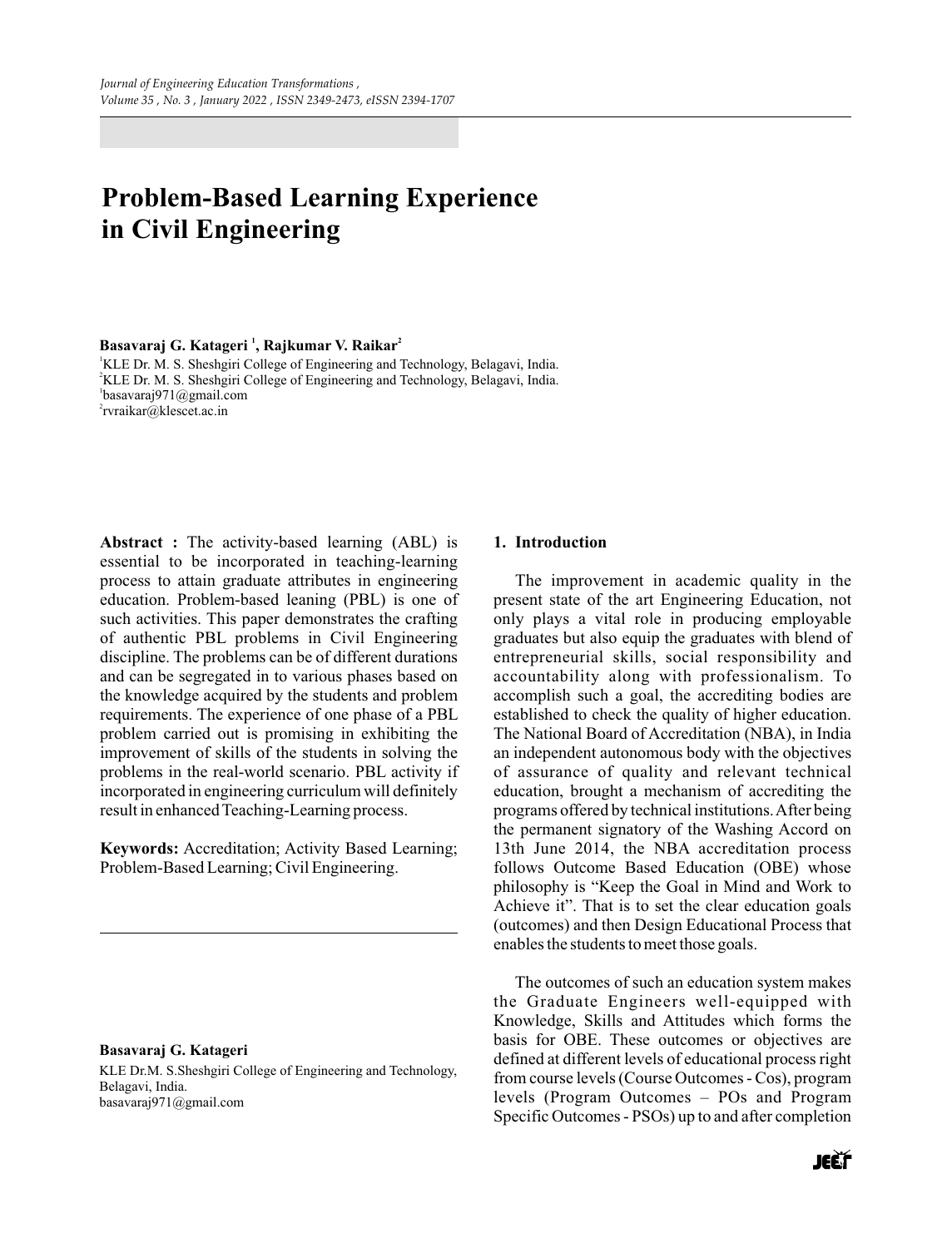of 4 to 5 years of program (Program Educational Objectives – PEOs).

The accreditation process of NBA involves four phases: (1) Defining the objectives and outcomes at the institute and program levels, (2) Designing a wellstructured Curriculum to meet all the defined objectives/outcomes, (3) Development of a welldesigned and effective Teaching-Learning Process and (4) Framing Suitable Assessment Methods and Tools to check the learning of graduates and monitor them through a continuous improvement process. Revised Bloom's Taxonomy is employed to measure the skillsets attained by the graduates.

In this regard, the Teaching-Learning phase as well as assessment methods look for an apt professionalism in the faculty members. There are two categories of professionalism, namely Restricted and Extended Professionalisms. The restricted professionalism emphasizes only on high level of classroom competence such as teaching skills and good relationships with students. On the other hand, the extended professionalism demands additional attitudes in the teachers such as their work in the wider context of community and society, substantiated by theory, research, and current exemplars of good practice. Hence, it is utmost important for a teacher to exhibit extended professionalism to support greater learning capabilities in the students. The extended professionalism of teachers helps in meeting the wellcrafted Graduate Attributes or Program Outcomes (POs) of NBA, which encompass all the needs of the present-day educational requirements.

To address these POs, the incorporation of Activity Based Learning (ABL) in Teaching-Learning process becomes essential. The history of ABL is sketched back during 1944 around World War II. Mr. David Horsburgh, British man, who came to India and settle down here, is considered as pioneer of ABL. ABL is a pedagogical approach wherein the various modes of activities are incorporated. The various activities of ABL(not limited to) are: Quizzes, Group Discussions, Educational Games, Brainstorming, Problem Solving, Debates, Discovery Learning, Projects, Field Works, Experimentation, Concept Mapping and many more. In this pedagogy, students learn by performing activities in the simulated work environment. In addition, they also explore themselves to take on the real-world task. In this pedagogy, both student and teacher become active participant. The core objective encompasses that learning should be based on doing

some hands-on experiments and activities. ABL not only helps in maintaining the learning curve nearly constant but also enhances abilities of the students in participation, analyzing ability, critical thinking, knowledge sharing, communication, team-work, problem solving, self-driven learning, concerns about environment and society and many more. The present study focusses on the implementation of PBL in Civil Engineering stream to support in enhancing the attainment of graduate attributes of the students. Amongst many PBL problems crafted, the details of one problem on Planning and Designing of Residential Building is presented.

### **2. Problem-based Learning**

Problem-Based Learning is a type of ABL in which learners define a process in finding the solution to the complex problem (frequently real world) by using one or more concepts or principles along with the required information processed during their learning. PBL is a methodological Teaching-Learning process wherein the teacher creates nearly a real world and unfamiliar situation to the learners, in which they are expected to solve the problem using the acquired knowledge, skills, attitudes and application of the same in the context of the unfamiliar situation. Further, the learner shall possess the additional required knowledge to solve the problem, thus becoming self-directed learner.

The pioneering work on this novel approach in Teaching-Learning was done by Barrows and Tamblyn (1980), who define the approach as the learning that results from the process of working towards an understanding or resolution of a problem. Even though, the PBL has its origin in the Education of Law wherein the situation of court of law is created in the classroom for simulating the legal practice, Barrows and Tamblyn (1980) devised it in the School of Medicine at McMaster University in Canada in the 60s and 70s with its first application to the sciences. Since then, PBL has made its signature in different areas of study, including the various branches of engineering and architecture (Mahendru and Mahindru, 2011; Jamaludin et al., 2012; Rodriguez and Fernández, 2016; Holmes and Beagon, 2015; Larson et al., 2018; Thakur et al., 2018b; Barg et al.,2000 and many more).

Thakur et al. (2018a) presented a detailed review on the effect of PBL in developing various skills such as critical thinking, problem solving, self-directed and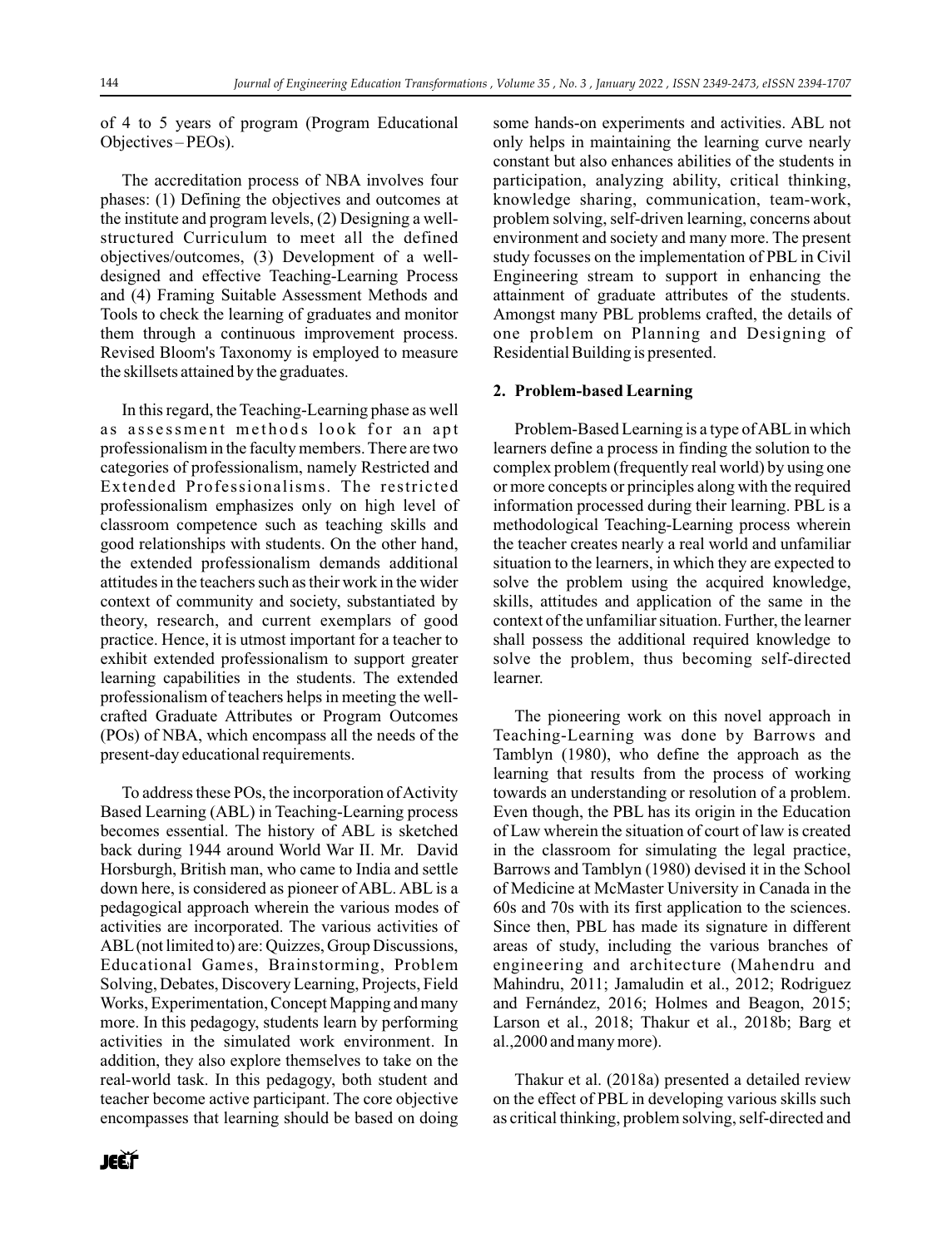self-regulated learning skills, reasoning skills, leadership skills, team skills and cognitive skills considering different layers of learning from schools to workplace. They further presented (Thakur et al., 2018b) the implementation of PBL in learning biology by 9th class students. They reported the enjoyable experience of the students in learning biology at their own pace along with finding new things besides the syllabus prescribed in the textbook. Kuvac and Koc (2019) found that PBL is more effective than the traditional teaching approach in the development of environmental attitudes in preservice science teachers. The study was undertaken with an experimental design having pre-test and post-test control group consisting of 51 junior preservice science teachers.

According to John Dewey (1916), the first approach in any institute is that the teacher shall create and present an empirical situation replicating the realworld outside the school, which demands the students, their experience in handling the situation, the sort of occupations that interest and engage activity in ordinary life. They give the pupils something to do, not something to learn; and the doing is of such a nature as to demand thinking, or the intentional noting of connections; learning naturally results. According to Boud, the principal idea behind PBL is that the starting point for learning should be a problem, a query, or a puzzle that the learner wishes to solve (Boud and Feletti, 1991). The common features involved in PBLapproach are:

- 1. Learning is initiated by a problem,
- 2. Problems are based on complex and real-world situations,
- 3. Information needed to solve problem is not given initially, however students identify, and
- 4. Find and use appropriate resources and work in permanent groups.

More importantly, in this approach, the teacher becomes a dynamic facilitator who might change his role as group member, dialogue-based facilitator or consultant as per the demand of the situation.

## **3. Crafting Pbl Problems**

An effective problem is the heart of PBL and crafting an engineering problem is a challenging task. In general, problems can be classified into three different types: fictional, authentic and real. Though, real engineering problems are hard to find, and if any, they cannot be directly adopted for academic perspectives as the actual working environment cannot be easily modelled and simulated. Further, the real field engineering problems are highly technical for students to visualize, and difficult for educators to transform into written format. Hence, often modification and simplification are necessary for real problems to be used for classroom benefits. One way to deal with this issue is by crafting the problems that cover the intended learning outcomes and customized to the industrial standards which promote higherorder thinking, lifelong learning and team working skills. Therefore, crafting the authentic PBL problems is always a good alternative and is the most preferred by PBL practitioners.

The crafting of a PBL problem is both an art and science. PBL needs to create interest in students, motivate them to apply the fundamentals of the theory and practical learnt, induce zeal for higher selflearning and ensure successful implementation of solutions. Studies have revealed that the application of the scientific principles in PBL have promoted effective learning and implementation. Apart from creativity, the crafting engineering problems in PBL curriculum requires a lot of effort that includes a study of practical knowledge related to the course and also communication with the expert personnel from industries. The problems have to be industrial-based and never subject-driven. The PBL problems shall incorporate five main principles such as: Authentic and Realistic (if not real) [P1], Constructive and Integrated [P2], Offer Suitable Complexity [P3], Promote Self-directed and Lifelong Learning [P4], and Stimulate Critical Thinking and Metacognitive Skills [P5] and to cover the intended learning outcomes (Jamaludin et al., 2012).

Designing a PBL problem in engineering consists of several steps that may require iteration, as described below (Jamaludin et al., 2012):

Step-1: Identification of the intended learning outcomes. Here, the gap between knowledge and skills in a problem should not be too large, which otherwise make the students to give up. However, if the gap is large, it is advisable to fragment the problem into parts/phases with certain outcomes at each phase before the final solution.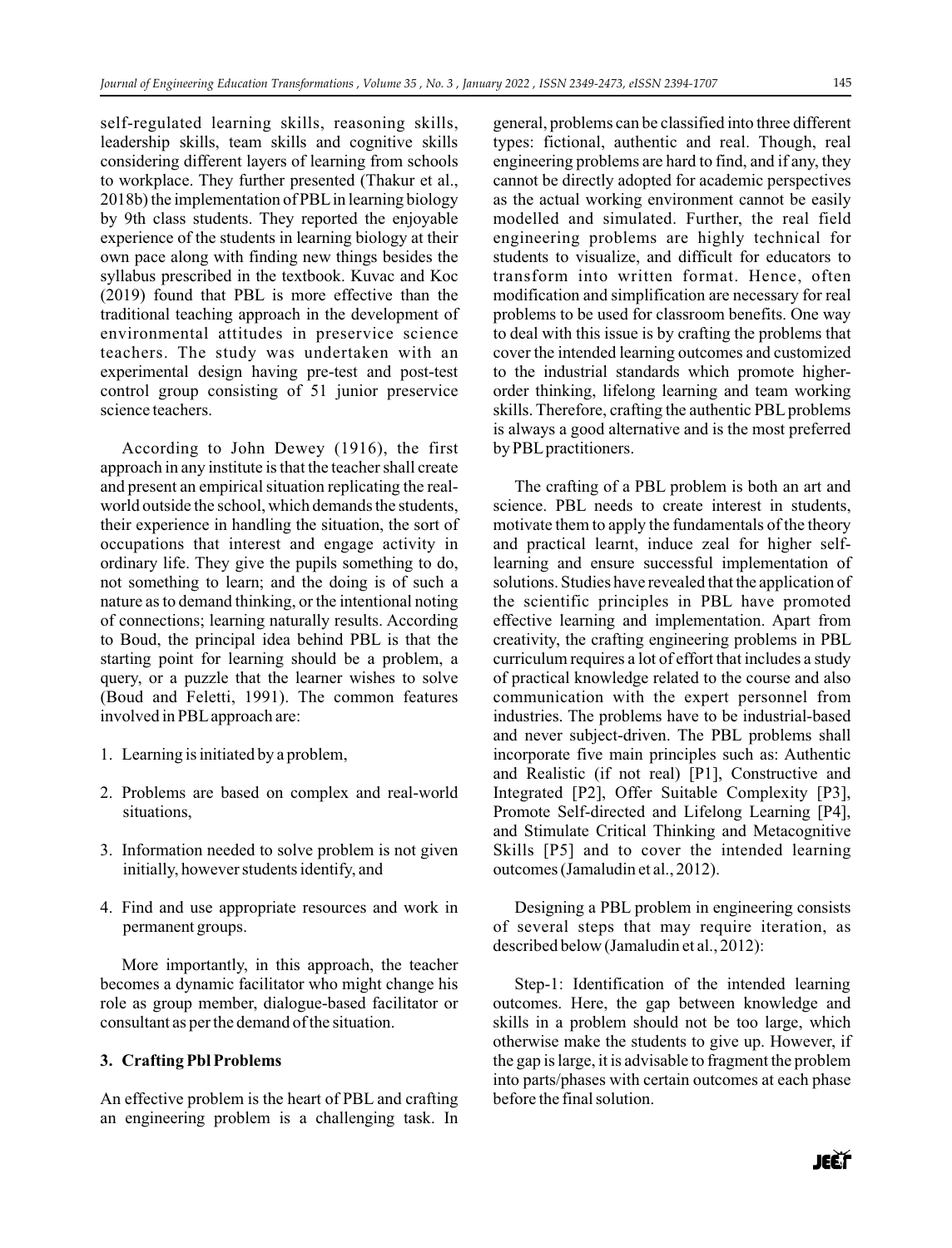Step-2: Identification of the real problem, work setting and demand at the workplace where the learning outcomes fit. This requires inputs and opinion from industrial experts.

Step-3: Writing the first draft of problem that indicate the learning outcomes achieved through the problem and the demand at the workplace. The problem can be presented in the same format as experienced in the professional practices. However, best way is creating a similar situation as that in the field. If possible, the required resources may be indicated and the possible approaches may be recommended. Problems can be presented in different forms such as word document, presentation, letter or e-mail and written in present tense. The problem must contain objectives and expectations from the students instead of procedures and methods.

Step-4: The guidelines in the form of expected possible findings and learning issues that could arise are prepared to avoid students' learning going offtrack. In addition, grading rubric prepared for a particular problem shall be shared with the students to show them the outcomes and expectations of the problem.

Step-5: Packaging the problem for presentation is an added-value that will aid in engagement and immersion. The work sheets with fictitious company headings can give a feel of more realistic situation.

Step-6: Once the problem is crafted, it requires to be reviewed, revised and refined to ensure that it is solvable and can be solved by the students in the given timeframe. The feedback from colleagues teaching the same course is necessary before the problem to be distributed. Steps 1 to 6 are iterative in nature before delivering the problem to students (Step-7).

## **4. Pbl Problems in Civil Engineering – An Insight**

Crafting of PBL problem for engineering courses is challenging and fascinating. PBL is practiced in all the disciplines of Engineering. Mahendru and Mahindru (2011) employed PBL concept for students of Electronics and Communication Engineering in SRM Group of Professional Colleges, Lucknow and found that the students' learning with PBL is much better than the traditional teaching. A PBL problem was crafted to Chemical Engineering students by Jamaludin et al. (2012) in Universiti Teknologi, Malaysia. The problem was crafted for Process

**Table 1: Pbl Problems in Civil Engineering - Examples**

| SI.            | <b>Problem Statement</b>                                        |  |  |
|----------------|-----------------------------------------------------------------|--|--|
| No.            |                                                                 |  |  |
| 1              | Planning and Designing of Residential Building                  |  |  |
| $\overline{2}$ | Proposal for Integrated Township with a Pre-Engineering         |  |  |
|                | <b>Building</b>                                                 |  |  |
| 3              | <b>Energy Efficient Design of Buildings</b>                     |  |  |
| $\overline{4}$ | Data Base for Cadastrial Maps Using Co-Ordinates Systems        |  |  |
| 5              | Design of Water Distribution System for a village               |  |  |
| 6              | <b>Rainwater Harvesting</b>                                     |  |  |
| $\tau$         | Water Quality Analysis and Remediation                          |  |  |
| 8              | Lake Eutrophication: Causes and Remediation                     |  |  |
| 9              | Instrumental and Analytical Tools for Material Characterization |  |  |
| 10             | Preparation of Fly Ash Coarse Aggregates and its Effective      |  |  |
|                | Utilization in Concrete                                         |  |  |
| 11             | Concrete Distresses and Repair                                  |  |  |
| 12             | Quantification of Severity of Damage in Structures              |  |  |
| 13             | Analysis of Bridge cum Barrage                                  |  |  |
| 14             | Design of Industrial Structure                                  |  |  |
| 15             | Seismic Evaluation and Strengthening of Buildings               |  |  |
| 16             | Earthquake Resistant Design of Building Structure by Selecting  |  |  |
|                | a Suitable Lateral Load Resisting Structural System             |  |  |
| 17             | Effective Use of Construction Management Tools in Moderating    |  |  |
|                | Delay in Projects                                               |  |  |
| 18             | Foundation Design on Expansive Soils                            |  |  |
| 19             | <b>Strategies for Road Safety</b>                               |  |  |
| 20             | Pavement Management System, Effective Tool for Government       |  |  |
|                | Agencies                                                        |  |  |
| 21             |                                                                 |  |  |
|                | Design and Economical Analysis of Canal Network                 |  |  |
| 22             | Planning and Designing of check dam                             |  |  |

Control and Dynamics. They observed that the PBL studies motivated the learning in students along with skill development and engineering perspectives. Barg et al. (2000) designed a PBL course to address the challenges in foundation course in Computer Science. PBL concept is also experienced in Civil Engineering field. Holmes and Beagon (2015) crafted two PBL scenarios for third year students at School of Civil and Structural Engineering in Technological University, Dublin. Larson et al. (2018) used PBL in understanding the foundation knowledge in realworld problem at Arizona State University, USA. Butan (2007) reported that the hybrid model of PBL and Traditional teaching learning increase the knowledge base of the students along with problem solving, independent and critical thinking, which are the essential features of the future engineers.

The previous studies demonstrate the implementation of PBL on a specific topic of an Engineering stream. However, in this article the experiences of PBL practice crafting number of problems in authors institute is presented. Some of the typical PBL problems crafted in Civil Engineering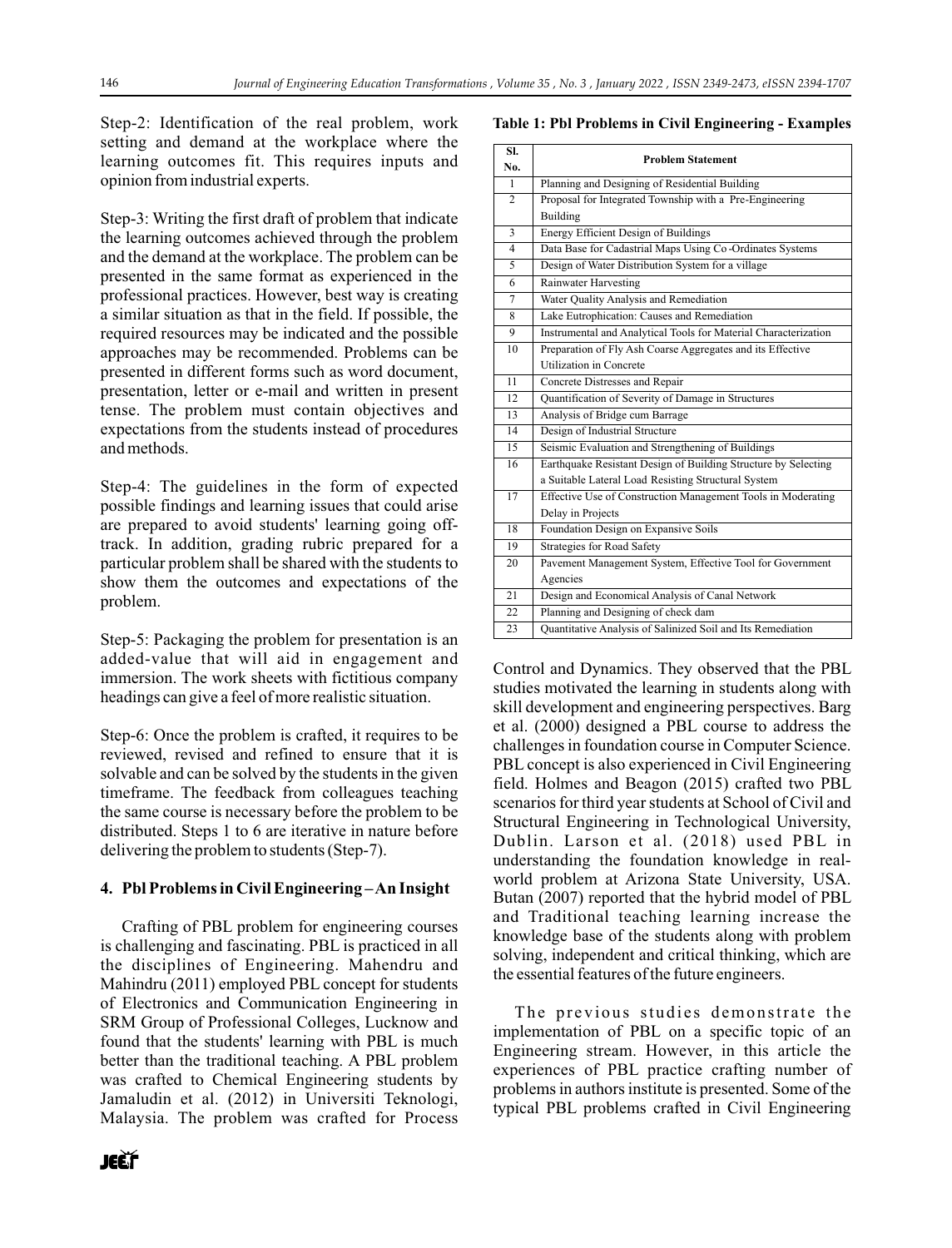stream are listed in Table-I. It is to be noted that the list is not limited. All the PBL problems are of four cycles with total duration of 16 to 20 weeks. The duration of each cycle depends on the specific problem. The details of one of the problems "Planning and Designing of Residential Building" is presented in the next section.

# **5. Problem: Planning and Designing of Residential Building**

This PBL problem is crafted for 16 weeks duration having four cycles as detailed in Table-II. It is a special PBL problem designed for the students to undergo for three successive years from second year to fourth year based on the acquired knowledge. The problem is crafted in such a manner that the learning outcomes of

| Cycle          | <b>Problem Statement</b>      | Duration | <b>Principles</b> | Year         |
|----------------|-------------------------------|----------|-------------------|--------------|
|                |                               |          | of PBL            |              |
| 1              | Preparation of plan of        | 2 weeks  | P1 to             | $\mathbf{I}$ |
|                | residential building          |          | P5                | year         |
| $\overline{c}$ | Preparing the 3D soft model   | 3 weeks  | P1 to             | Ш            |
|                | and architectural model along |          | P5                | year         |
|                | with use of green building    |          |                   |              |
|                | concept and documentation     |          |                   |              |
|                | for approval process from the |          |                   |              |
|                | concerned authority           |          |                   |              |
| 3              | Structural design of various  | 5 weeks  | P1 to             | Ш            |
|                | components using              |          | P5                | year         |
|                | STAAD.pro software            |          |                   |              |
| 4              | Estimation of total cost,     | 6 weeks  | P1 to             | IV           |
|                | preparation of inventory      |          | P5                | year         |
|                | (material, labour and         |          |                   |              |
|                | machinery) schedule,          |          |                   |              |
|                | preparation of working        |          |                   |              |
|                | drawings                      |          |                   |              |

**Table 2 : Details of Pbl Problem**

Note : Principles of PBL - P1: Authentic and Realistic, P2: Constructive and Integrated, P3: Offer Suitable Complexity, P4: Promote Self-Directed and Lifelong Learning, P5: Stimulate Critical Thinking and Metacognitive Skills.



**Fig. 1 : Workflow diagram** 

## **Table 3 : Presentation Steps of Cycle-i**

| <b>Steps</b>   | <b>Particulars</b> | <b>Details</b>                                 |
|----------------|--------------------|------------------------------------------------|
|                | Learning           | To prepare the plan of a residential building  |
|                | outcomes           | for a client as per the site condition and     |
|                |                    | requirements [P1]                              |
| $\overline{2}$ | Problem and        | Interaction with the client and collect the    |
|                | Appropriate        | information regarding the site (plot size,     |
|                | Demand             | location, site map etc) and their requirements |
|                |                    | and limitations                                |
| 3              | Resources to       | • Site Map                                     |
|                | be collected       |                                                |
|                | Prior              | <b>Building Materials and Construction</b>     |
|                | Knowledge          | Building Planning and Design                   |
|                |                    | AutoCAD concepts                               |
| 4              | Solution           | Each team members shall prepare minimum 2      |
|                | Guidelines         | alternate plans                                |
|                |                    | Select minimum 3 alternative plans (amongst    |
|                |                    | 8) meeting the requirements of clients and     |
|                |                    | guidelines [P2]                                |
|                |                    | Preparation of AutoCAD plans along with        |
|                |                    | interior details of 3 selected plans for       |
|                |                    | discussion with client $[$ P5 $]$              |
|                |                    | After finalization of the plan, the submission |
|                |                    | drawing shall be prepared that include         |
|                |                    | underground drainage, water supply,            |
|                |                    | electricity plans [P4]                         |

successive cycle are built over the previous cycles, hence addressing the principle P2. The workflow in each cycle follows the phases as indicated in Figure 1.

# Cycle-1: Preparation of Plan of Residential Building

This cycle is designed for second year undergraduate students of Civil Engineering particularly for even semester (IV Semester). It is designed for short duration (2 weeks) so as to create interest in students and make them to enjoy solving the problem. Four students in a group are considered. The details of various stages of this cycle are furnished in Table-III.

# Cycle-2: Preparation of 3D and Architectural Plan

Cycle-2 is crafted for third year students who will take it up in odd semester (V Semester). It is of 3 weeks duration involving certain self-driven learnings such as 3D architectural drawing and detailing and greenhouse concepts. This cycle is built on cycle-1 wherein the students will work on their finalized plan in previous cycle. The details of steps involved are given in Table-IV.

Cycle-3: Structural Design of Components using STAAD.pro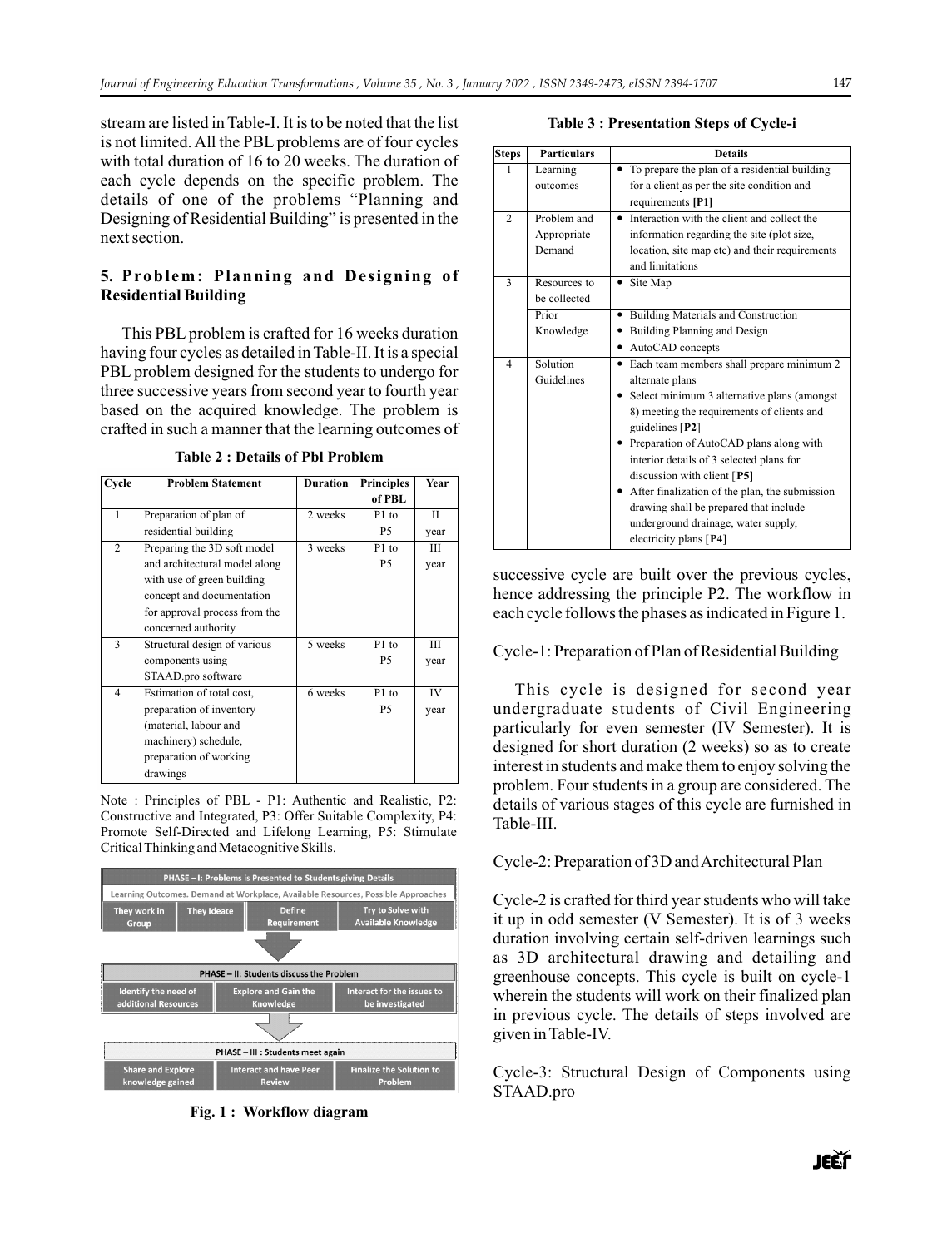This cycle is taken up at third year in the even semester (VI Semester) after acquiring prior knowledge. It is of 5 weeks duration. This cycle requires the students to learn STAAD.pro software and prepare structural drawings. Table-V gives the learning outcome, problem and demand of the problem, requirement of resources and prior knowledge along with solution guidelines.

Cycle-4: Cost Estimation and Preparation of Inventory

This is the last cycle of this PBL designed for fourth year (VII and VIII Semesters) students for 6 weeks duration. The learning outcome, problem and demand of the problem, requirement of resources and prior knowledge and solution guidelines are furnished in Table-VI

**Table 4 : Presentation Steps of Cycle-ii**

| <b>Steps</b>            | <b>Particulars</b> | <b>Details</b>                                     |  |
|-------------------------|--------------------|----------------------------------------------------|--|
| 1                       | Learning           | To prepare 3D Model of finalized plan<br>$\bullet$ |  |
|                         | outcomes           | • To create an architectural model                 |  |
|                         |                    | • To identify locally available greenhouse         |  |
|                         |                    | materials                                          |  |
|                         |                    | To create documents for approval from the          |  |
|                         |                    | concerned authority                                |  |
| $\overline{c}$          | Problem            | Preparation of a 3D soft and architectural         |  |
|                         | and                | scaled model                                       |  |
|                         | Appropriate        | • Alternative locally available materials leading  |  |
|                         | Demand             | to green building concept are to be                |  |
|                         |                    | implemented after discussion with client           |  |
| 3                       | Resources          | • Knowledge of locally available alternative       |  |
|                         | to be              | materials and their suitability                    |  |
|                         | collected          | • Guidelines of approval authority                 |  |
|                         |                    | • Document list required for submission to         |  |
|                         |                    | approving authority                                |  |
|                         | Prior              | • 3D software [P4]                                 |  |
|                         | Knowledge          | • Alternate building materials [P4]                |  |
|                         |                    | Study on documentation process for approval        |  |
|                         |                    | $[$ P4]                                            |  |
| $\overline{\mathbf{A}}$ | Solution           | • 3D Model shall be prepared as a team [P3]        |  |
|                         | Guidelines         | • Using card boards, an architectural model        |  |
|                         |                    | shall be prepared $[$ <b>P2</b> $]$                |  |
|                         |                    | Survey for locally available material to find      |  |
|                         |                    | their suitability                                  |  |
|                         |                    | • Discussion on the available alternate            |  |
|                         |                    | materials and finalize them before presenting      |  |
|                         |                    | to the client.                                     |  |
|                         |                    | Presentation of the model to the client along      |  |
|                         |                    | with recommendation to use locally available       |  |
|                         |                    | to incorporate greenhouse effect. [P5]             |  |
|                         |                    | Documentation shall be done for getting            |  |
|                         |                    | approval from approving authority.                 |  |
|                         |                    |                                                    |  |

### **6. Implementation**

The concept of PBL was introduced to the students of second year (IV Semester) along with the advantages of the same. The problem was presented in the form of presentation explaining the learning objectives of the problem and the expected outcomes of the activity along with timeline of 2 weeks. Initially, the students show dis-interest in the activity. However, with the explanation of learning outcomes as required in the professional practices, the students shown their curiosity to carry out the PBLactivity and worked in group of 4 members. The students were asked to interact with fictious clients, who gave their site details along with their requirements as detailed in Table-VII. The site size was 30 feet  $\times$  40 feet with 40 feet side parallel to north-south direction and 30 feet side adjoining the road.

In the first week, each member of the team prepared two residential plans. They are being asked to deliberate in the team side parallel to north-south direction and 30 feet side adjoining the road.

## **Table 5 : Presentation Steps of Cycle-iii**



**Fig. 2 : (a) Front elevation, (b) Floor plans (Left: Ground Floor, Right: First Floor) of residential building**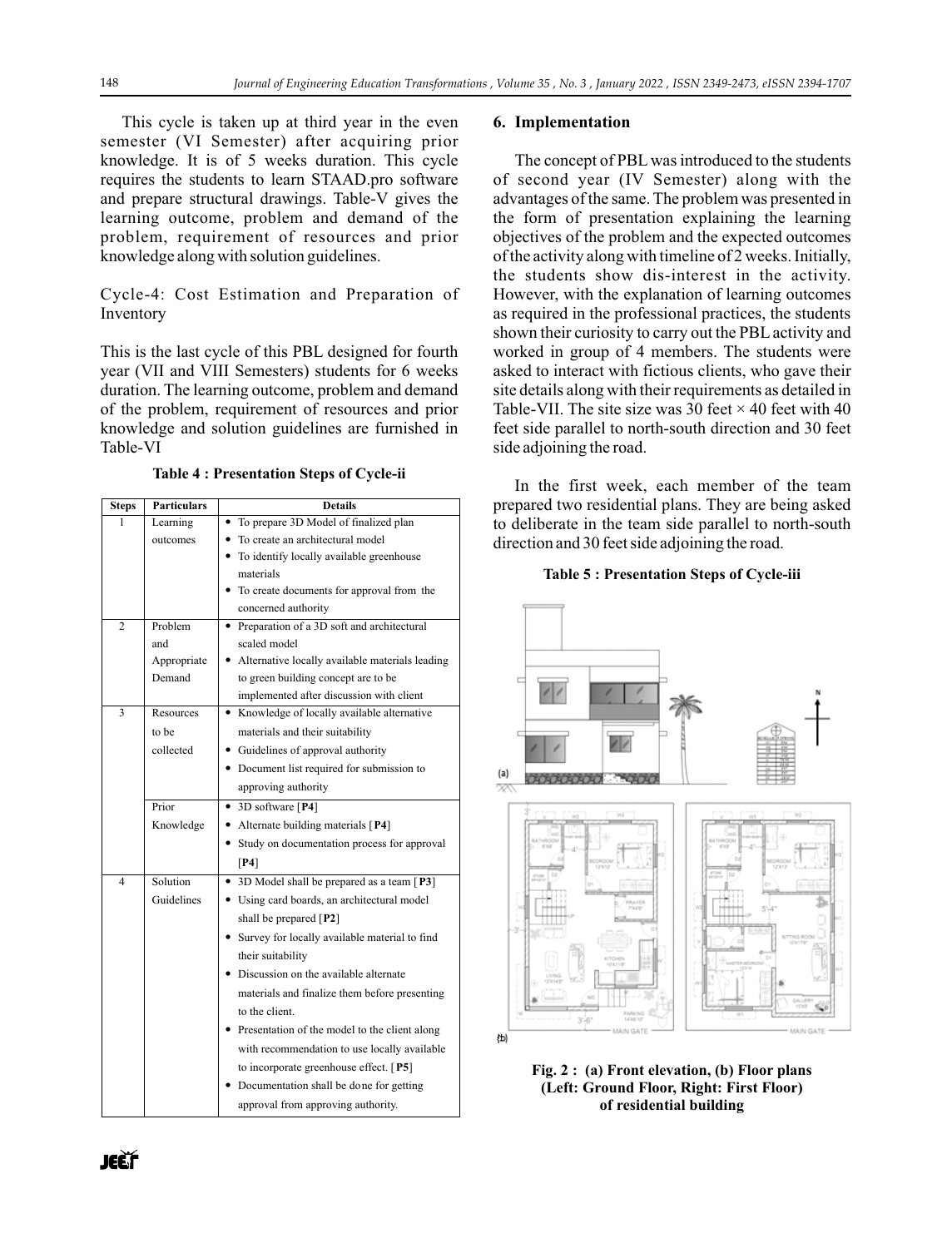In the first week, each member of the team prepared two residential plans. They are being asked to deliberate in the team regarding their individual plans and the activity was facilitated by the faculty mentor. The students selected three best plans amongst the total 8 plans. In the second week, for the selected three plans, the AutoCAD drawings were prepared combinedly by the team along with interior details. The team presented their plan and elevation that include underground drainage, water supply, electricity plans. During the entire activity faculty mentor facilitated the process. The finalized typical plan of the residential building of one group is

**Table 6: Presentation Steps of Cycle-iv**

presented in Figures 2 to 4.

| <b>Steps</b>   | <b>Particulars</b> | <b>Details</b>                                |  |
|----------------|--------------------|-----------------------------------------------|--|
| 1              | Learning           | To prepare measurement sheet of various       |  |
|                | outcomes           | quantities of all components.                 |  |
|                |                    | Prepare abstract table and estimate the total |  |
|                |                    | cost of building.                             |  |
|                |                    | To calculate the materials and labour         |  |
|                |                    | required.                                     |  |
|                |                    | Prepare the Schedule of work and estimate     |  |
|                |                    | the probable completion period using          |  |
|                |                    | Network analysis (CPM/PERT)                   |  |
|                |                    | Prepare the working drawings for              |  |
|                |                    | construction                                  |  |
| $\overline{2}$ | Problem and        | It is required to compute the material        |  |
|                | Appropriate        | quantities                                    |  |
|                | Demand             | Estimate the total cost of the building       |  |
|                |                    | • The labour required is to be estimated      |  |
|                |                    | Schedule of work is to be prepared            |  |
|                |                    | Working drawing shall be prepared             |  |
| 3              | Resources to       | Schedule of rates from the Public Works       |  |
|                | be collected       | Department                                    |  |
|                |                    | • MS Project software                         |  |
|                | Prior              | <b>Quantity Surveying</b><br>٠                |  |
|                | Knowledge          | • Network Analysis                            |  |
|                |                    | • Knowledge of MS Project [P4]                |  |
| 4              | Solution           | Each team member shall calculate the<br>٠     |  |
|                | Guidelines         | quantities and compute total cost of          |  |
|                |                    | building $[P3]$                               |  |
|                |                    | Computation of labour requirement.            |  |
|                |                    | Schedule of work shall be prepared by the     |  |
|                |                    | whole team [P5]                               |  |
|                |                    | Working drawings shall be prepared by the     |  |
|                |                    | whole team                                    |  |

#### **Table 7: Requirements and Limitations of Client**

**Requirements:** 

- Three Bed Rooms out of which One shall be Master Bed Room
- Kitchen Open Type
- Dining Hall<br>• Hall
- Hall
- Verandah
- Pooja Hall
- Common Toilet
- Internal Staircase
- **Limitations:**
- Facilities can be taken to First Floor, if required Circulation/Passage area shall be minimum



**Fig. 3 : Plan indicating electrical layout** 



## **Fig. 4 : Plan indicating underground drainage and water supply lines**

The learning outcome of cycle-1 "To prepare the plan of a residential building for a client as per the site condition and requirements" was measured through the feedback from the clients. The clients expressed their satisfaction of students' learning and understanding from the drawings. They also appreciated the implementation of PBLactivity.

# **7. Students Feedback**

The feedback was collected from the students on the 12 questions matrix consisting of closed (Yes/No type – 8 numbers) and open ended (brief descriptive – 4 numbers) questions and given in Table-VIII. Initially, students did not show interest in the PBL concept, however, when the problem was presented in the same format as experienced in the professional practices, the students get motivated to work on the problem. The overall experience of the students was very satisfactory. The PBL activated is motivating the students towards self-driven learning, team interactions, exposure to practical situations and solving the problems.

# **8. Faculty Experience**

The faculty members experienced the challenges of convincing the students, however, with the advantages of PBL and the attainment of various attributes they could motivate the students in taking up the activity. Further, the mentors also enjoyed working with students.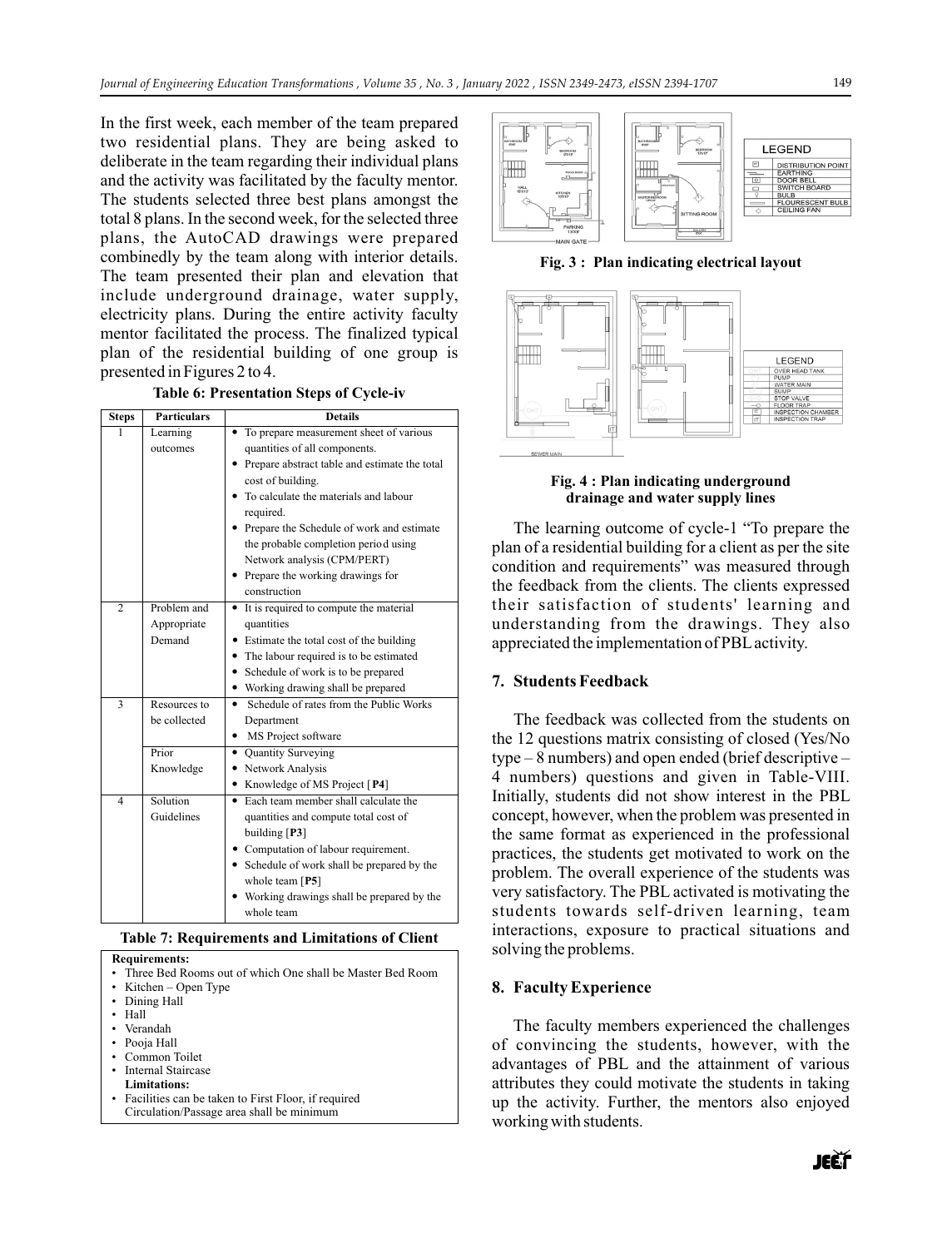| Q.             | Question                                                      | Type of                    |                                       |
|----------------|---------------------------------------------------------------|----------------------------|---------------------------------------|
| No.            |                                                               | question                   | Response                              |
| 1              | Were you aware about PBL                                      | Closed                     | $Yes - 10\%$                          |
|                | earlier to this activity?                                     | ended                      | $No - 90\%$                           |
|                |                                                               | (Yes/No)                   |                                       |
| $\overline{2}$ | Whether your facilitators                                     | Closed                     | $Yes - 100\%$                         |
|                | equipped you about the PBL                                    | ended                      | $No - 0$                              |
|                | activity and its advantages?                                  | (Yes/No)                   |                                       |
| 3              | Did you get opportunity to                                    | Closed                     | $Yes - 100\%$                         |
|                | apply your gathered<br>knowledge (earlier semesters)          | ended<br>(Yes/No)          | $No - 0$                              |
|                | or skills to the problem given                                |                            |                                       |
|                | to you which is very close to                                 |                            |                                       |
|                | the Real world?                                               |                            |                                       |
|                |                                                               |                            |                                       |
| $\overline{4}$ | Did you able to spend extra                                   | Closed                     | $Yes - 100\%$                         |
|                | time on this PBL activity?                                    | ended                      | $No - 0$                              |
|                |                                                               | (Yes/No)                   |                                       |
| 5              | If answer to Question 4 is yes,                               | Open                       | Average of 3 hours                    |
|                | total how many hours?                                         | ended                      | per day                               |
| 6              | Did you enjoy working on the<br>problem? If so alone or team. | Open<br>ended              | Enjoyed<br>individually as well       |
|                |                                                               |                            | as in teams                           |
| 7              | Did this PBL helped in                                        | Closed                     | $Yes - 100\%$                         |
|                | improvement of Teamwork                                       | ended                      | $No - 0$                              |
|                | and Interpersonal Skills?                                     | (Yes/No)                   |                                       |
| 8              | Did you experience                                            | Open                       | Yes, I found                          |
|                | challenges that made you to                                   | ended                      | solution on my                        |
|                | work or study on your own?                                    |                            | own. (general)                        |
|                | Were you able to find the                                     |                            |                                       |
|                | solution to the challenge<br>faced by you?                    |                            |                                       |
| 9              | Do you feel the PBL activity                                  | $\overline{\text{Closed}}$ | $Yes - 100\%$                         |
|                | keeps your knowledge for a                                    | ended                      | $No-0$                                |
|                | Long-Term that you can use                                    | (Yes/No)                   |                                       |
|                | in your future endeavors?                                     |                            |                                       |
| 10             | Did this PBL activity helped                                  | Closed                     | $Yes - 100\%$                         |
|                | you in sharing your                                           | ended                      | $No-0$                                |
|                | knowledge or Skills?                                          | (Yes/No)                   |                                       |
| 11             | Did your experience of in this                                | Closed                     | $Yes - 100\%$                         |
|                | PBL motivated you for<br>lifelong learning skills?            | ended<br>(Yes/No)          | $No-0$                                |
| 12             | Write about your Experience                                   | Open                       | It was a very nice<br>$\bullet$       |
|                | during the PBL activity and                                   | ended                      | experience.                           |
|                | suggestions if any in a line or                               |                            | • Practical                           |
|                | two.                                                          |                            | knowledge                             |
|                |                                                               |                            | increased due to                      |
|                |                                                               |                            | this activity.                        |
|                |                                                               |                            | It helped to                          |
|                |                                                               |                            | overcome the                          |
|                |                                                               |                            | drawbacks by                          |
|                |                                                               |                            | putting efforts to                    |
|                |                                                               |                            | improve on own.                       |
|                |                                                               |                            | • PBL activity did<br>help in sharing |
|                |                                                               |                            | our thoughts and                      |
|                |                                                               |                            | ideas and also                        |
|                |                                                               |                            | learn some new                        |
|                |                                                               |                            | skills.                               |
|                |                                                               |                            | • Same activity can                   |
|                |                                                               |                            | be extended to                        |
|                |                                                               |                            | public buildings.                     |
|                |                                                               |                            | Ready to take                         |
|                |                                                               |                            | next cycles.                          |

## **9. Conclusions**

Nevertheless, the crafting of PBL problem for engineering courses is challenging but it is fascinating. It is experienced that numerous authentic as well as realistic (few) problems can be framed. Further, the problems can be crafted of different durations and worked into number of phases. The students can take up the PBL activities and their experience is encouraging. The outcome of the activity is promising in addressing many graduate attributes, which otherwise difficult to address in conventional method of teaching. The student's reflections demonstrated the learning and skill improvements in them and giving overall development. The experience of the present study is similar to the other researchers those have implemented PBLon different scenarios.

## **References**

- [1] Barg, M., Fekete, A. Greening T., Hollands, O., Kay, J., Kingston, J. H. & Crawford, K., (2000). Problem-based learning for foundation computer science course. International Foundation for Research and Development.
- [2] Barrows, H. S. & Tamblyn, R. M. (1980). Problem-based learning: an approach to medical education. Springer Publishing, New York, N.Y.
- [3] Boud, D., & Feletti, G. J. (1991). Introduction. In D. Boud & G. J. Feletti (Eds.), The challenge of problem-based learning London: Kogan Page, 13–18.
- [4] Butan, D, (2007). Case studies in problem-based learning in engineering. International Symposium for Engineering Education.
- [5] Holmes N., & Beagon, U. (2015). Introducing PBL into civil and structural engineering. DIT Teaching Fellowship Reports, Technological University, Dublin.
- [6] Jamaludin, M. Z., Mohd. Yusof, K., Haron, N. F., & Hassan, S. A. H. S. (2012). Crafting engineering problems for problem-based learning curriculum. Procedia Social and Behavioral Sciences, 56, 377-387.
- [7] John Dewey (1916). Democracy and education. Macmillan Publishing, New York, N. Y.
- [8] Larson, J. S., Farnsworth, K., Folkestad, L. S., Tirkolaei, H. K., Glazewski, K. & Savenye, W. (2018). Using problem-based learning to enable application of foundation engineering knowledge in real-world problem. IEEE